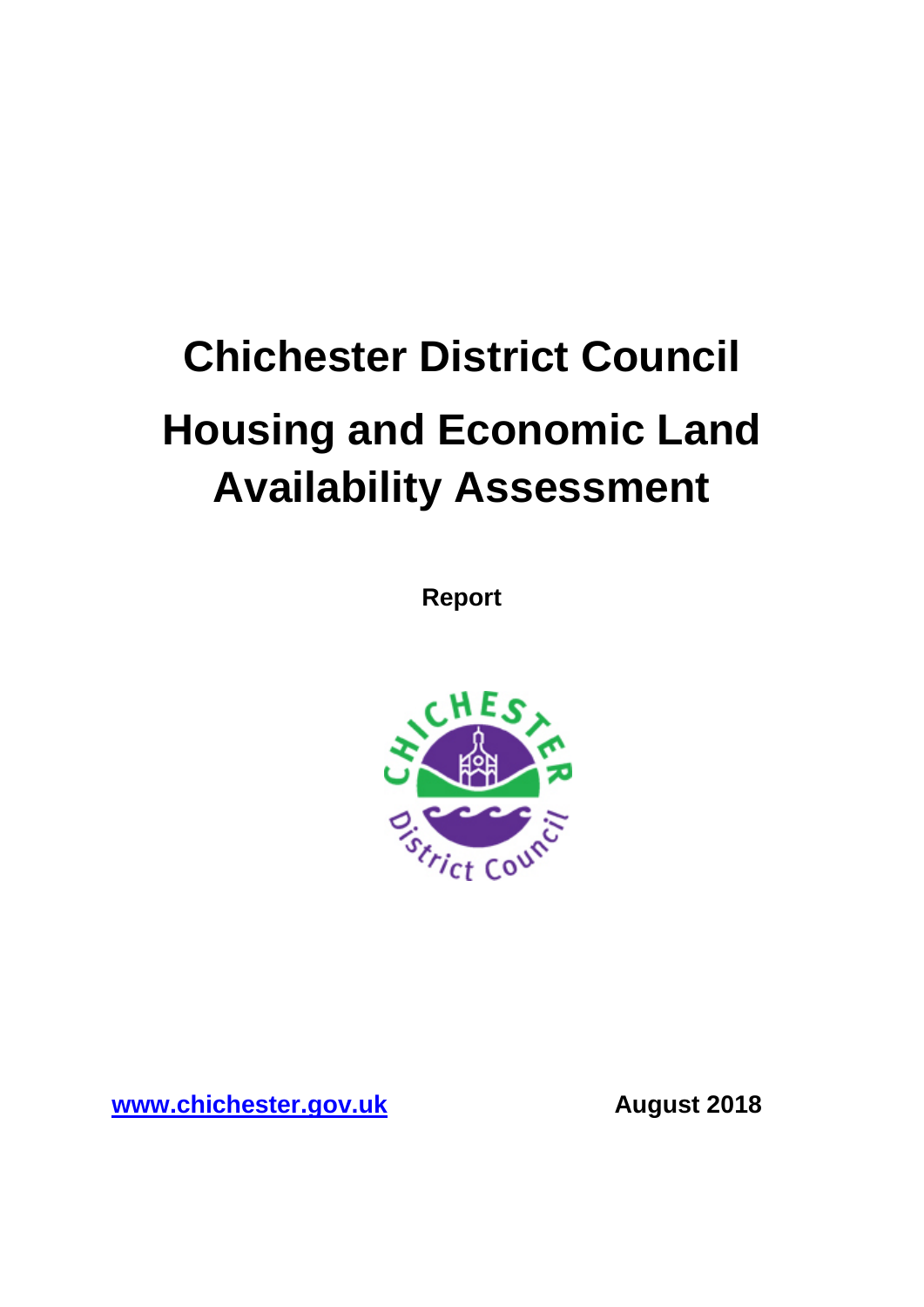# **How to Contact Us**

**Planning Policy Chichester District Council 1 East Pallant, Chichester, West Sussex, PO19 1TY**

**Tel: 01243 785166 planningpolicy@chichester.gov.uk | http://www.chichester.gov.uk www.facebook.com/ChichesterDistrictCouncil | www.twitter.com/ChichesterDC**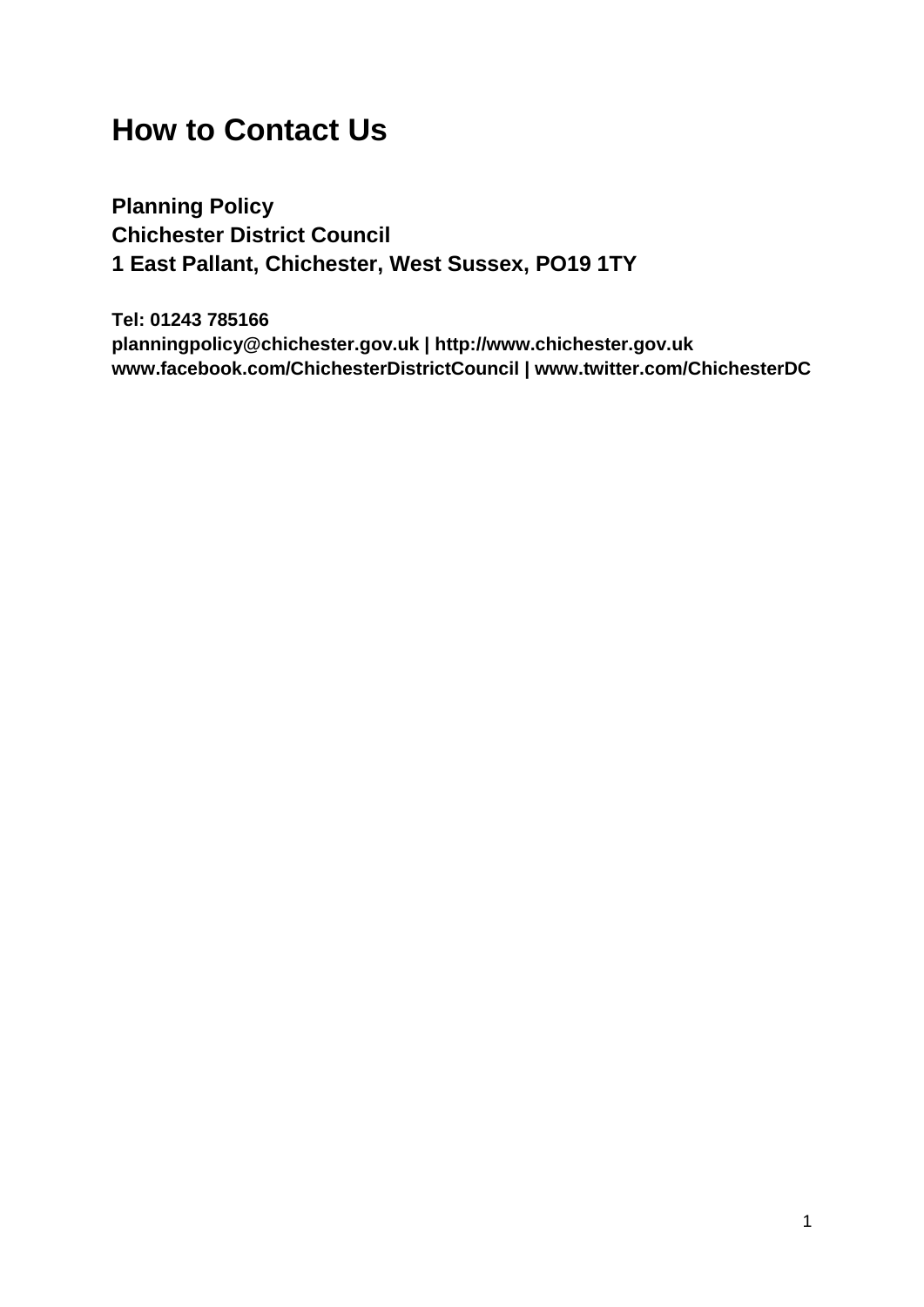## **Contents**

| <b>Disclaimer</b>               |  |
|---------------------------------|--|
| <b>Introduction</b>             |  |
| <b>Methodology and Findings</b> |  |
| Glossary                        |  |

# **Appendices**

| $\overline{1}$            | <b>Sites not considered</b>                                         |
|---------------------------|---------------------------------------------------------------------|
| 1A                        | Sites with planning permission (5 or more dwellings)                |
| 1B                        | Sites under construction                                            |
| 1 <sup>C</sup>            | Allocated sites                                                     |
| 1D                        | Sites identified for development in the Southern Gateway Masterplan |
|                           | <b>Supplementary Planning Document</b>                              |
| 1E                        | Sites under size threshold                                          |
| $\overline{2}$            | <b>Sites rejected with reasons</b>                                  |
| $\overline{\overline{3}}$ | Potential housing, employment and mixed-use site summary tables by  |
|                           | parish                                                              |
| 3A                        | Potential housing sites summary                                     |
| 3B                        | Potential employment sites summary                                  |
| 3C                        | Potential mixed-use sites summary                                   |
| $\overline{\mathbf{4}}$   | Assessments of potential sites by parish                            |
| 5                         | <b>Parish maps</b>                                                  |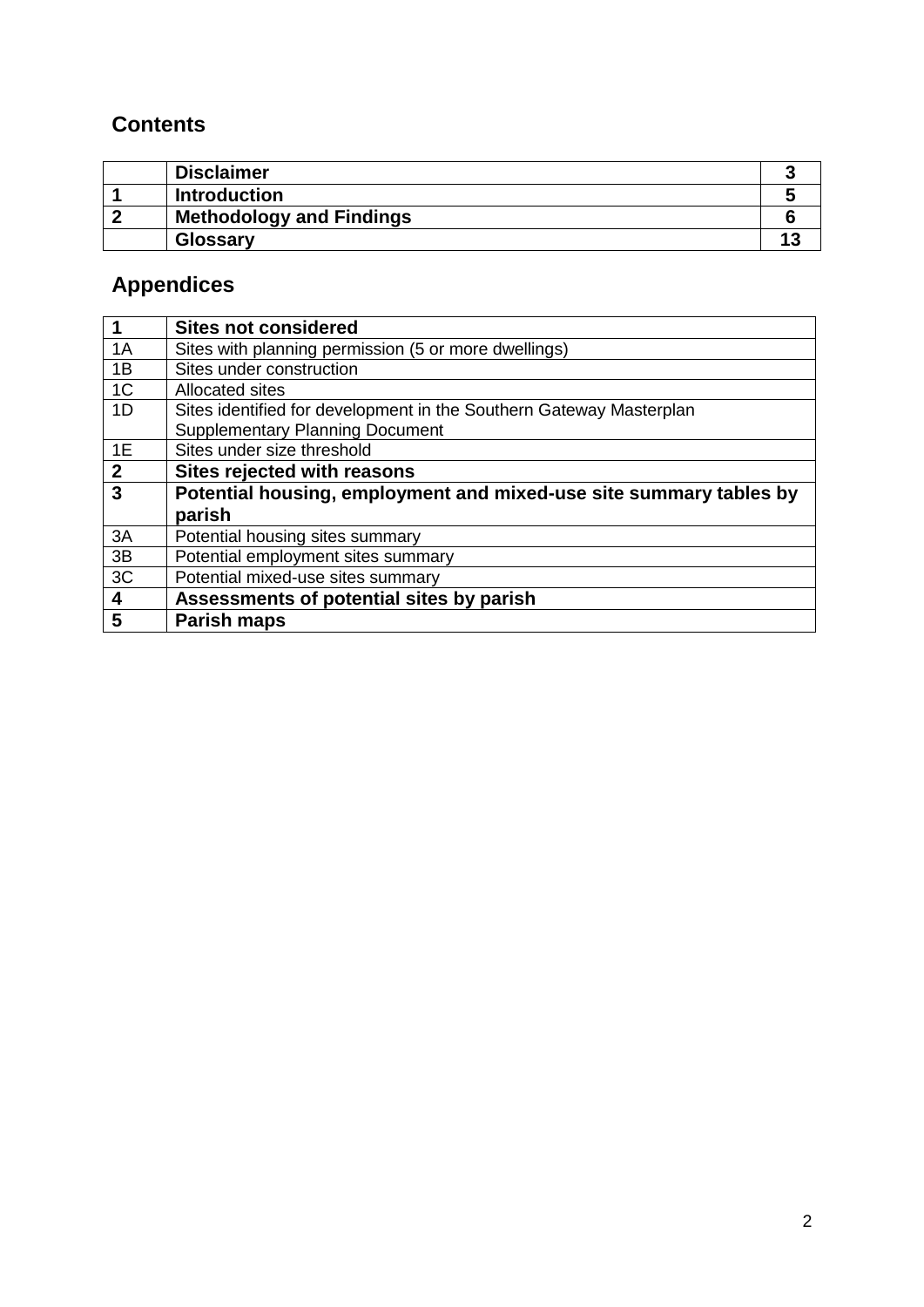## **Important Notice – Disclaimer**

In relation to the information contained within the Chichester Housing and Economic Land Availability Assessment (HELAA), and any other report relating to the findings of the HELAA, the Council makes the following disclaimer, without prejudice:

- The HELAA only identifies sites. It does not allocate sites for development. The allocation of sites for future housing or economic development will be determined through the Local Plan Review, Site Allocation Development Plan Documents or through neighbourhood plans.
- The identification of potential housing and economic development sites within the HELAA does not imply the Council will grant planning permission for residential or economic development. All planning applications for housing and economic development will continue to be considered against the appropriate policies in the development plan and have regard to any other material considerations.
- The inclusion of potential housing and economic development sites within the study does not preclude them from being considered for other purposes.
- The boundaries of sites are based on the information available at the time. The HELAA does not limit an extension or contraction of these boundaries for the purpose of a planning application or development plan allocation.
- The exclusion of sites from the study (i.e. because they were not identified) does not preclude either the possibility of a development plan allocation or the grant of planning permission for residential or economic development on such sites. It is acknowledged that sites will continue to come forward that may be suitable for residential or economic development that has not been identified in the HELAA.
- Where it is set out, any estimation of when development may come forward is based on an assessment at the time of the study. Circumstances or assumptions may change which may mean sites could come forward sooner or later than originally envisaged.
- The Council has assumed that the sites that contain an element of previously developed land are identified as previously developed land for the purposes of the HELAA only. However, this assumption does not constitute the Council's formal determination of the status of the established lawful use of the site and does not mean that the Council formally considers the site as previously developed.
- The information that accompanies the HELAA is based on information that was available at the time of the study. Users of the study's findings will need to appreciate there may be additional constraints on some sites that were not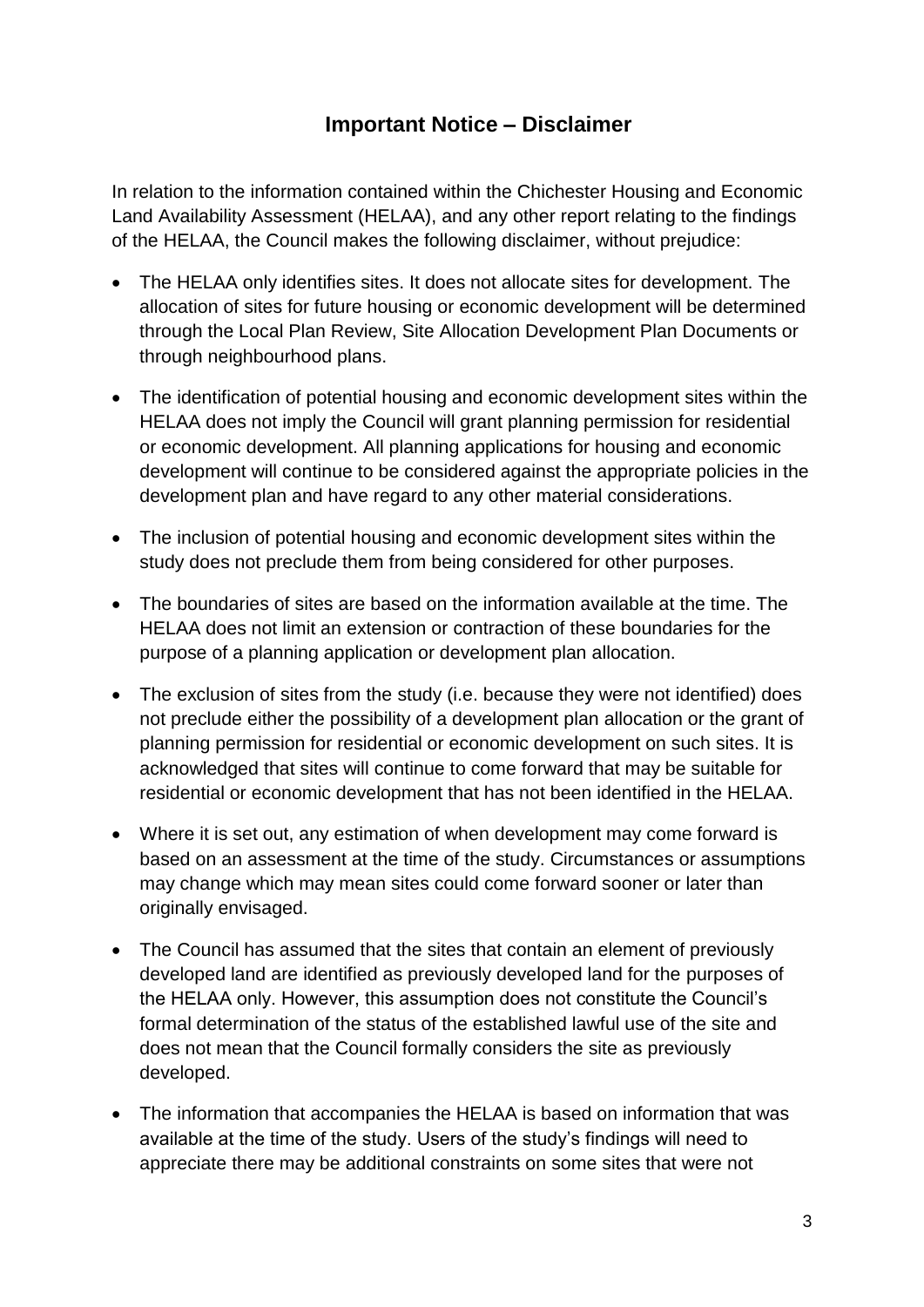identified at the time of the survey and that planning applications will continue to be treated on their merits at the time of the planning application rather than the information contained within the assessment. Likewise, some of the identified constraints may have been removed since the information was compiled. Issues may arise during the course of a detailed planning application that could not/were not foreseen at the time of the assessment. Applicants are therefore advised to carry out their own analysis of sites to identify any constraints or other information for the purpose of a planning application and not rely solely on the findings of the HELAA.

- The housing or economic development capacity of a site in the study either relates to the number of dwellings or floorspace indicated by the site promoter or is an estimate based on an assessment of what could be an appropriate density for the site in question. However, the site capacities in the study do not preclude densities or floorspace being increased on sites. Nor does it mean that the densities or floorspace envisaged within the assessment would be appropriate and these would need to be considered through the relevant planning process, for example either a development plan allocation or when a planning application is submitted.
- The study has a base date of 3 August 2017 and the findings are a 'snap-shot' of information held at that time. Therefore, some of the information held within the HELAA may have changed since that date. For example, sites that are identified as not having planning permission may have secured permission since the information was compiled and published. Similarly planning permission may have lapsed on other sites.
- The Council intends to use the HELAA as a 'living document' that will be updated on a regular basis.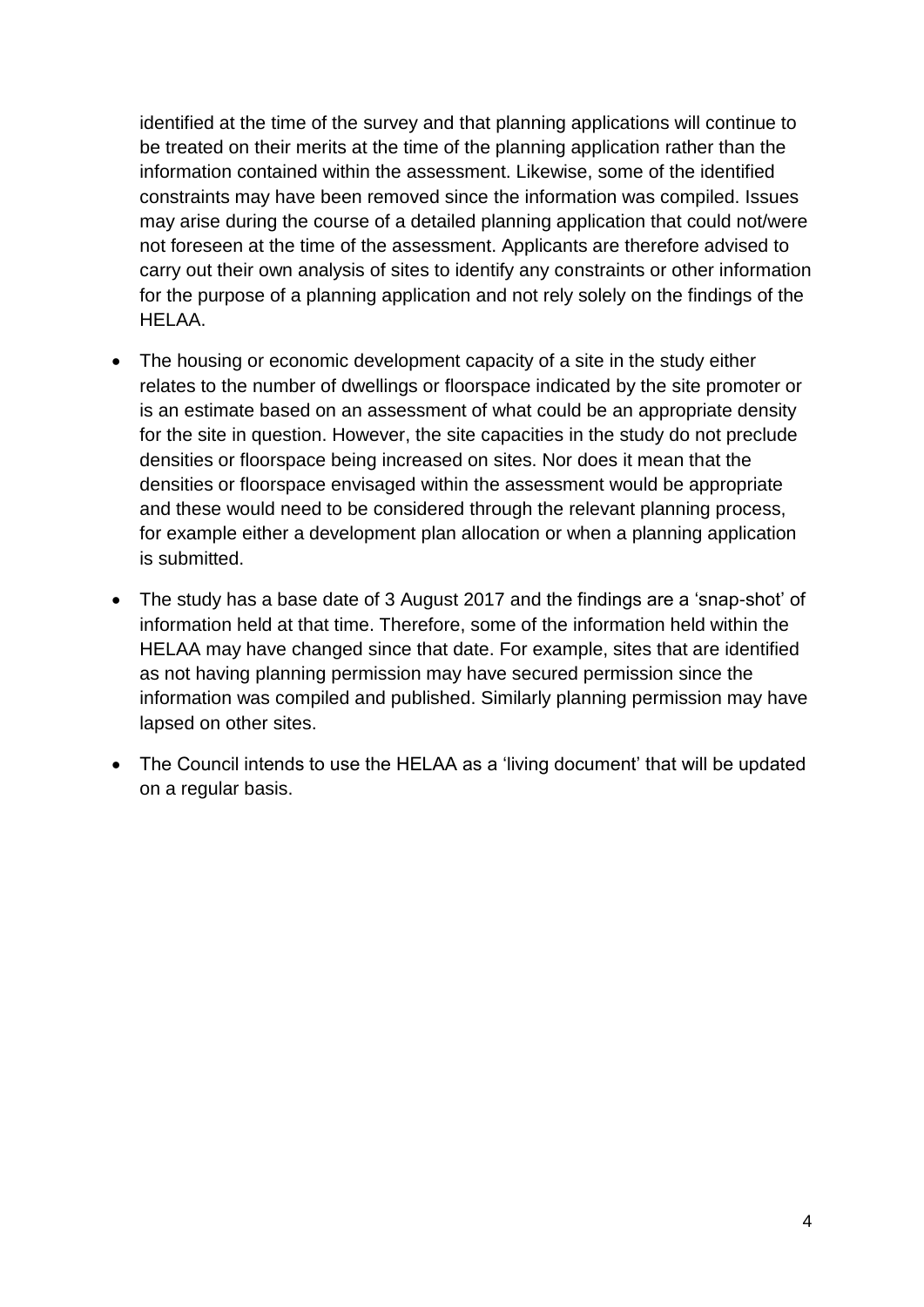# **1 Introduction**

- 1.1 The Housing and Economic Land Availability Assessment (HELAA), formerly known as the Strategic Housing and Economic Land Availability Assessment (SHLAA), is a technical study that undertakes an assessment of land availability. The purpose of the assessment is to identify a future supply of land which is suitable, available and achievable for housing and economic development uses. It also seeks to establish realistic assumptions about the development potential of the land identified and when the development is likely to occur.
- 1.2 The HELAA is a key component of the evidence base that will inform the preparation and development of options for the spatial strategy of the Chichester Local Plan Review. Its purpose is to test whether there is sufficient land to meet objectively assessed need (OAN) and to identify where this land may be located. The HELAA is one aspect of the evidence base and should be considered collectively with other technical studies to inform the identification and delivery of future housing and economic development in the Plan area (Chichester District excluding the area within the South Downs National Park (SDNP)). The HELAA will also inform the preparation of other Development Plan Documents (DPD) and Neighbourhood Development Plans (NDP).
- 1.3 The HELAA will cover the period up to 2035 to accord with the plan period for the Chichester Local Plan Review. The findings of this version of the HELAA present a snap-shot of information held on the Council's HELAA database at the base date of the study (3 August 2017 to link to the closing date of Local Plan Review Issues and Options consultation / call for sites). The main purpose of the HELAA is to perform the following functions:
	- Identify sites and broad locations with potential for housing and/or economic development from a variety of sources;
	- Assess and provide an indication of the housing and economic development potential of sites and broad locations; and
	- Assess the suitability of sites and broad locations for housing and/or economic development and the likelihood and timing of development coming forward.
- 1.4 The HELAA does not allocate land for housing or economic development. It also does not determine whether land should be allocated or given planning permission for development. The HELAA provides information on the range of sites which are available to meet need. Sites will be allocated in the Local Plan Review, Site Allocations Development Plan Documents, and/or Neighbourhood Plans.
- 1.5 The inclusion of a site as 'suitable' with identified development potential does not mean or guarantee that planning permission will be granted if any specific development proposals come forward subsequently. Any proposed development must be considered through the planning application process in consultation with all interested parties.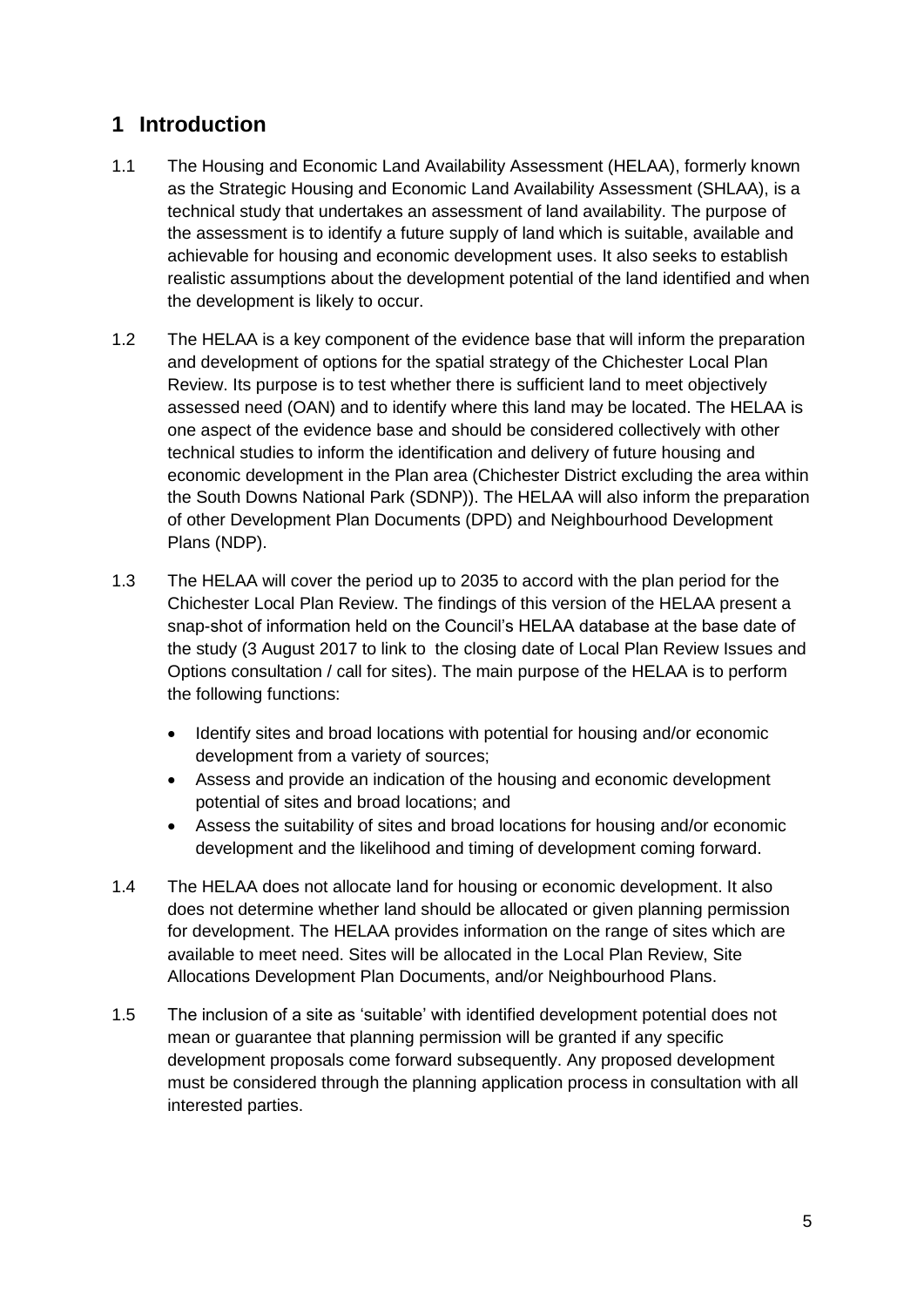## **2 Methodology and Findings**

2.1 This section sets out a summary of the HELAA methodology adopted by the Council in preparing the HELAA, and the findings from each stage of the methodology process. Please note this is only a summary of the methodology used, the full methodology is available separately on the Council's website $1$ .

#### **Stage 1: Identification of sites/ broad locations**

#### *Assessment area*

2.2 The HELAA considers land availability within the Chichester Local Plan area, covering the District outside the SDNP, including designated Neighbourhood Plan Areas.

#### *Site sources*

- 2.3 Only sites promoted to the Council in 2016/2017 have been considered as part of the HELAA assessment. Sites promoted to the Council after the cut-off date of 3 August 2017 (linked to the closing date for consultation on the Issues and Options call for sites) have not been considered in this HELAA assessment. Any new sites received since that date will be kept on file and reviewed in the update of the HELAA. The HELAA does not take into consideration those sites previously promoted to the Council which have been granted planning permission and have been implemented.
- 2.4 The HELAA database or 'long list' contains 299 sites. These include sites promoted to the Council through a Call for Sites or other consultations on the Local Plan Review, as well as sites the Council has identified from other sources. Seven sites are duplicates and have therefore not been considered twice in the assessment.

#### *Desktop review*

2.5 The 293 sites (long list) were subject to a desktop review. The criteria from Table 1 were used in order to sift out sites which were then excluded from the assessment.

| Category             | <b>Reason for exclusion</b>            | How it will be identified   |
|----------------------|----------------------------------------|-----------------------------|
| Sites with existing  | Sites with extant planning permission  | Planning permission records |
| planning permission  | or those under construction are        | and monitoring              |
| or under             | generally considered to be suitable    |                             |
| construction         | for development                        |                             |
| Sites allocated in   | Sites allocated for development within | Development plan            |
| the Local Plan, Site | the Development Plan are generally     | documents                   |
| Allocations DPD and  | considered to be suitable for          |                             |
| Neighbourhood        | development                            |                             |
| Plans                |                                        |                             |
| Sites less than 6    | This aligns with the SHLAA/HELAA       | Developer / landowner       |
| dwellings or under   | methodology currently being used by    | information.                |

Table 1: Sites to be excluded from HELAA assessment

 1 [http://www.chichester.gov.uk/article/29759/Housing-and-Economic-Land-Availability-Assessment-formerly-](http://www.chichester.gov.uk/article/29759/Housing-and-Economic-Land-Availability-Assessment-formerly-Strategic-Housing-Land-Availability-Assessment)[Strategic-Housing-Land-Availability-Assessment](http://www.chichester.gov.uk/article/29759/Housing-and-Economic-Land-Availability-Assessment-formerly-Strategic-Housing-Land-Availability-Assessment)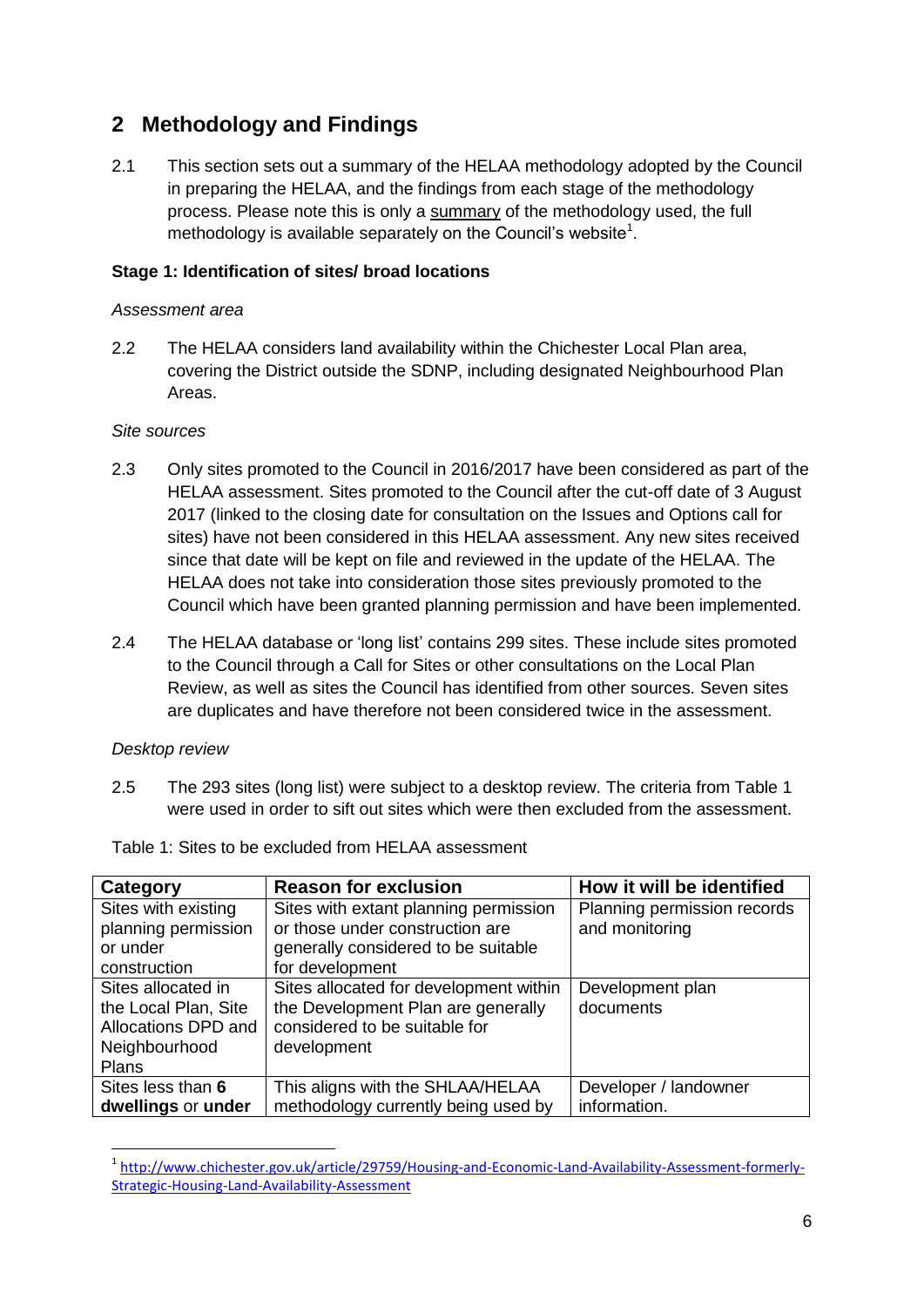| 0.25ha (or 500 $m^2$ of<br>floor space) of<br>economic<br>development floor<br>space. | the other authorities within the West<br><b>Sussex &amp; Greater Brighton Strategic</b><br>Planning Board. In addition, the<br>threshold is in alignment with the<br>annual Housing Land Supply<br>assessment undertaken by West<br>Sussex County Council (WSCC),<br>which defines sites of 6 or more<br>dwellings as large sites.<br>Sites of less than 6 dwellings will be<br>included as part of the windfall<br>assessment for housing. | Where the capacity of the<br>site has not been identified, a<br>standard density of 30 dph<br>on 80% of the site will be<br>used in the first instance for<br>residential development but<br>may need to be adjusted as<br>the site goes through the<br>assessment process.<br>For employment uses where<br>no plot size or ratios are<br>provided then the<br>assumptions used in the<br><b>Employment Land Review</b><br>(2013) (ELR) will be used. |
|---------------------------------------------------------------------------------------|---------------------------------------------------------------------------------------------------------------------------------------------------------------------------------------------------------------------------------------------------------------------------------------------------------------------------------------------------------------------------------------------------------------------------------------------|-------------------------------------------------------------------------------------------------------------------------------------------------------------------------------------------------------------------------------------------------------------------------------------------------------------------------------------------------------------------------------------------------------------------------------------------------------|
| Not within or<br>adjoining a<br>settlement, or rural<br><b>PDL</b> sites              | Only sites within or adjoining an<br>existing settlement will be considered<br>as part of the assessment.                                                                                                                                                                                                                                                                                                                                   | GIS map                                                                                                                                                                                                                                                                                                                                                                                                                                               |
| Existing<br>employment sites                                                          | Employment sites in current use will<br>not be considered appropriate for<br>other uses.                                                                                                                                                                                                                                                                                                                                                    | GIS map<br>Planning permission records<br>Site visit                                                                                                                                                                                                                                                                                                                                                                                                  |
| <b>Disused</b><br>glasshouses in the<br>countryside                                   | Disused glasshouses in the<br>countryside will not be considered<br>appropriate for other uses                                                                                                                                                                                                                                                                                                                                              | GIS maps<br>Site visit                                                                                                                                                                                                                                                                                                                                                                                                                                |
| <b>Environmental Constraints</b>                                                      |                                                                                                                                                                                                                                                                                                                                                                                                                                             |                                                                                                                                                                                                                                                                                                                                                                                                                                                       |
| Sites within the<br>functional flood plain<br>(Flood Zone 3b)                         | The NPPG advises that only water<br>compatible development should be<br>permitted within the functional flood<br>plain. <sup>2</sup> Most forms of residential and<br>economic development do not meet<br>this requirement.                                                                                                                                                                                                                 | <b>Environment Agency's Flood</b><br>Maps                                                                                                                                                                                                                                                                                                                                                                                                             |
| Sites within, or<br>adjacent to, a<br><b>Special Protection</b><br>Area               | Legislation and the NPPF advises<br>that planning permission should not<br>normally be granted for development<br>that is likely to have an adverse effect<br>on the integrity of a European site.                                                                                                                                                                                                                                          | GIS maps                                                                                                                                                                                                                                                                                                                                                                                                                                              |
| Sites within, or<br>adjacent to, a<br>Special Area of<br>Conservation                 | Legislation and the NPPF advises<br>that planning permission should not<br>normally be granted for development<br>that is likely to have an adverse effect<br>on the integrity of a European site.                                                                                                                                                                                                                                          | GIS maps                                                                                                                                                                                                                                                                                                                                                                                                                                              |
| Sites within, or<br>adjacent to, a<br>Ramsar site                                     | The NPPF advises that planning<br>permission should not normally be<br>granted for development that is likely<br>to have an adverse effect on a                                                                                                                                                                                                                                                                                             | GIS maps                                                                                                                                                                                                                                                                                                                                                                                                                                              |

**THEFFE**<br>The Sepand risk and coastal change,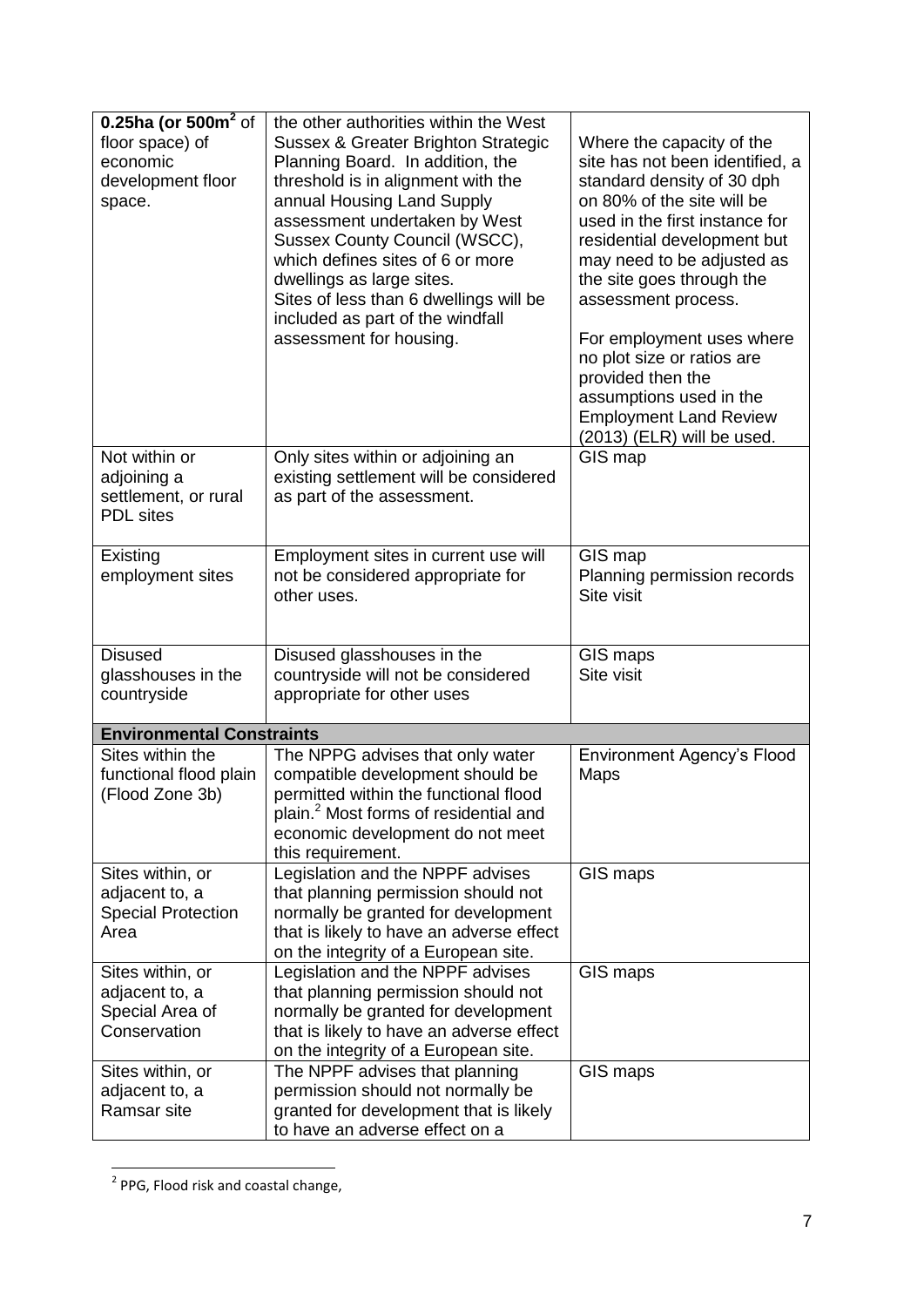|                                                                                     | Ramsar site.                                                                                                                                                             |          |
|-------------------------------------------------------------------------------------|--------------------------------------------------------------------------------------------------------------------------------------------------------------------------|----------|
| Sites within, or<br>adjacent to, a Site of<br>Special<br><b>Scientific Interest</b> | Legislation and the NPPF advises<br>that planning permission should not<br>normally be granted for development<br>that is likely to have an adverse effect<br>on a SSSI. | GIS maps |
| <b>Sites within Historic</b><br><b>Parks and Gardens</b>                            | Historical assets protected by<br>legislation.                                                                                                                           | GIS maps |
| <b>Scheduled Ancient</b><br><b>Monuments</b>                                        | NPPF states that substantial harm to<br>or loss of designated heritage assets,<br>including scheduled monuments<br>should be wholly exceptional.                         | GIS maps |
| Area of Outstanding<br><b>Natural Beauty</b><br>(AONB)                              | NPPF states that development within<br>the AONB should be restricted.<br>As part of the HELAA assessment<br>any site within the AONB has been<br>discounted.             | GIS maps |
| <b>Ancient Woodland</b>                                                             | Irreplaceable habitat protected by<br>legislation and the NPPF.                                                                                                          | GIS maps |
| Local Green Space                                                                   | NPPF states that this designation will<br>entitle local communities to rule out<br>new development other than in very<br>special circumstances.                          | GIS maps |
| <b>Sites of Nature</b><br>Conservation<br>Importance                                | Sites may be excluded due to<br>possible impact of development on<br>the designation                                                                                     | GIS maps |

- 2.6 As a result of this desktop assessment:
	- 27 sites were rejected on the basis they have extant planning permission (see Appendix 1A);
	- 27 sites were rejected as they are currently under construction/being implemented (see Appendix 1B);
	- 18 sites were rejected as they are already allocated within the Chichester Local Plan, the Site Allocation Development Plan Document, or Neighbourhood Plans (see Appendix 1C);
	- 6 sites were rejected as they are currently already identified for housing/economic development in the adopted Southern Gateway Masterplan Supplementary Planning Document (see Appendix 1D);
	- 10 sites were rejected as they are below the site size threshold (see Appendix 1E)
- 2.7 On this basis 204 sites remained to be assessed in further detail.

#### **Stage 2: Site/broad location assessment**

2.8 Stage 2 comprised an assessment of the suitability, availability and achievability of the remaining sites, as well as an estimation of their development potential.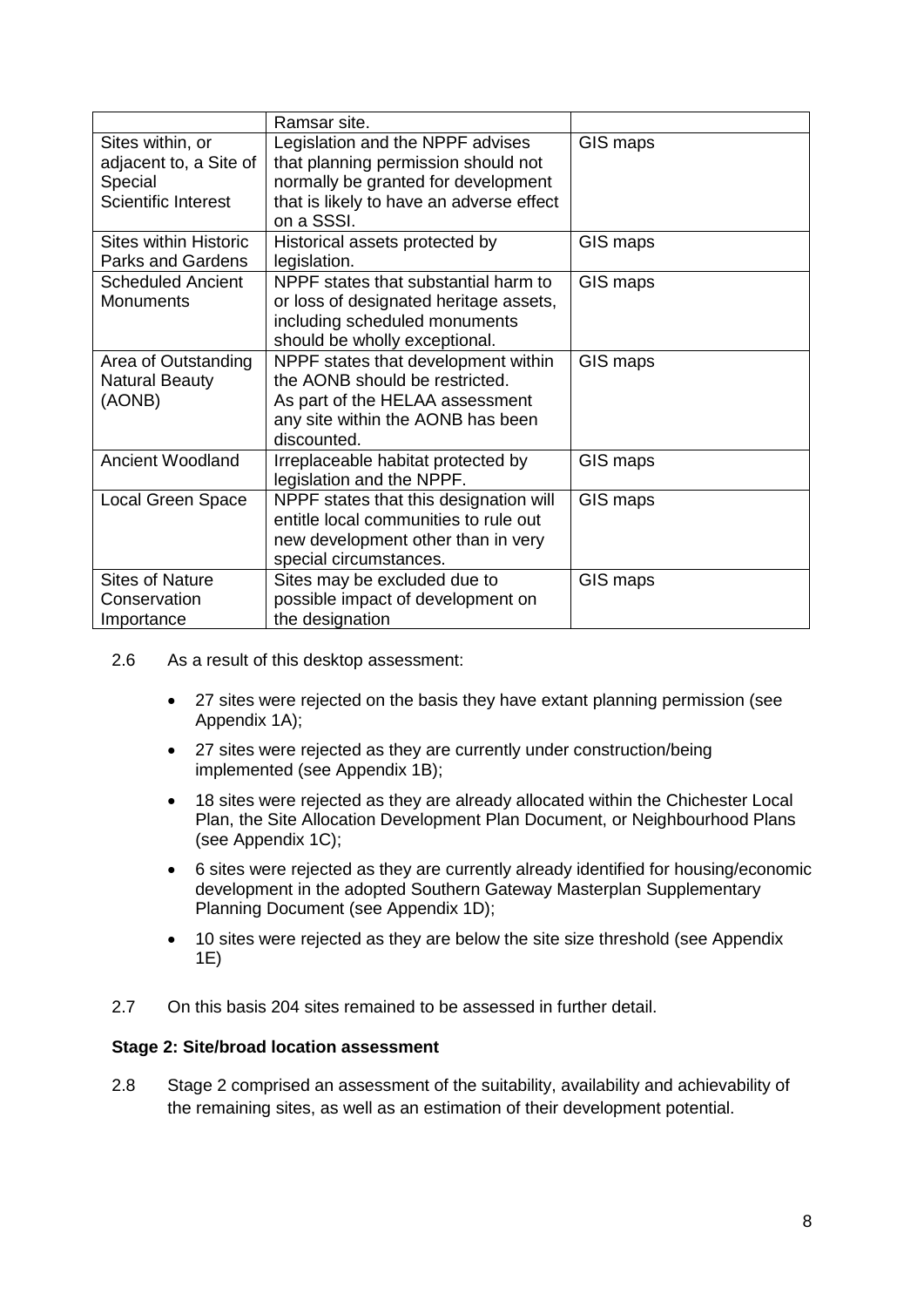#### *Housing sites*

- 2.9 A total of  $194<sup>3</sup>$  sites were promoted for housing or housing-led mixed-use development.
- 2.10 The suitability of these sites was considered based on:
	- the development plan, emerging plan policy and national policy; and
	- market and industry requirements in the housing market or functional economic market area.
- 2.11 A site is considered available for development when, on the best information available, there is confidence that there are no legal or ownership problems, such as unresolved multiple ownerships, ransom strips, tenancies or operational requirements of landowners.
- 2.12 Of the sites promoted for housing, 142 were assessed to be 'not suitable' and 'not available'.
- 2.13 The Council only assessed achievability and deliverability where sites were considered to be suitable and available. A site is considered achievable for development where there is a reasonable prospect that the particular type of development will be developed on the site at a particular point in time.
- 2.14 Of the sites promoted for housing, 62 are considered to be suitable or potentially suitable, available and achievable.
- 2.15 A summary of the sites assessed as having potential for new housing is available in Appendix 3. Detailed assessments for these sites are in Appendix 4, and parish maps showing the location of these sites are in Appendix 5.

#### *Employment sites*

**.** 

- 2.17 There were  $26<sup>4</sup>$  sites promoted for employment uses. Of these 19 sites were assessed to be unsuitable. The sites rejected and the reasoning is available in Appendix 2.
- 2.18 Of the sites promoted for employment uses, 7 have been considered potentially suitable, available and achievable. The promoters have not indicated the amount of floorspace. The amount of employment floorspace the sites could provide will depend on the type of employment use considered the most appropriate for the site.
- 2.19 Appendix 3B sets out those sites which are considered to be suitable, available and achievable for employment uses. Detailed assessment of each site is in Appendix 4.

 $3$  Please note where sites were promoted for multiple uses, these have been assessed for each use independently.

<sup>&</sup>lt;sup>4</sup> Please note where sites were promoted for multiple uses, these have been assessed for each use independently.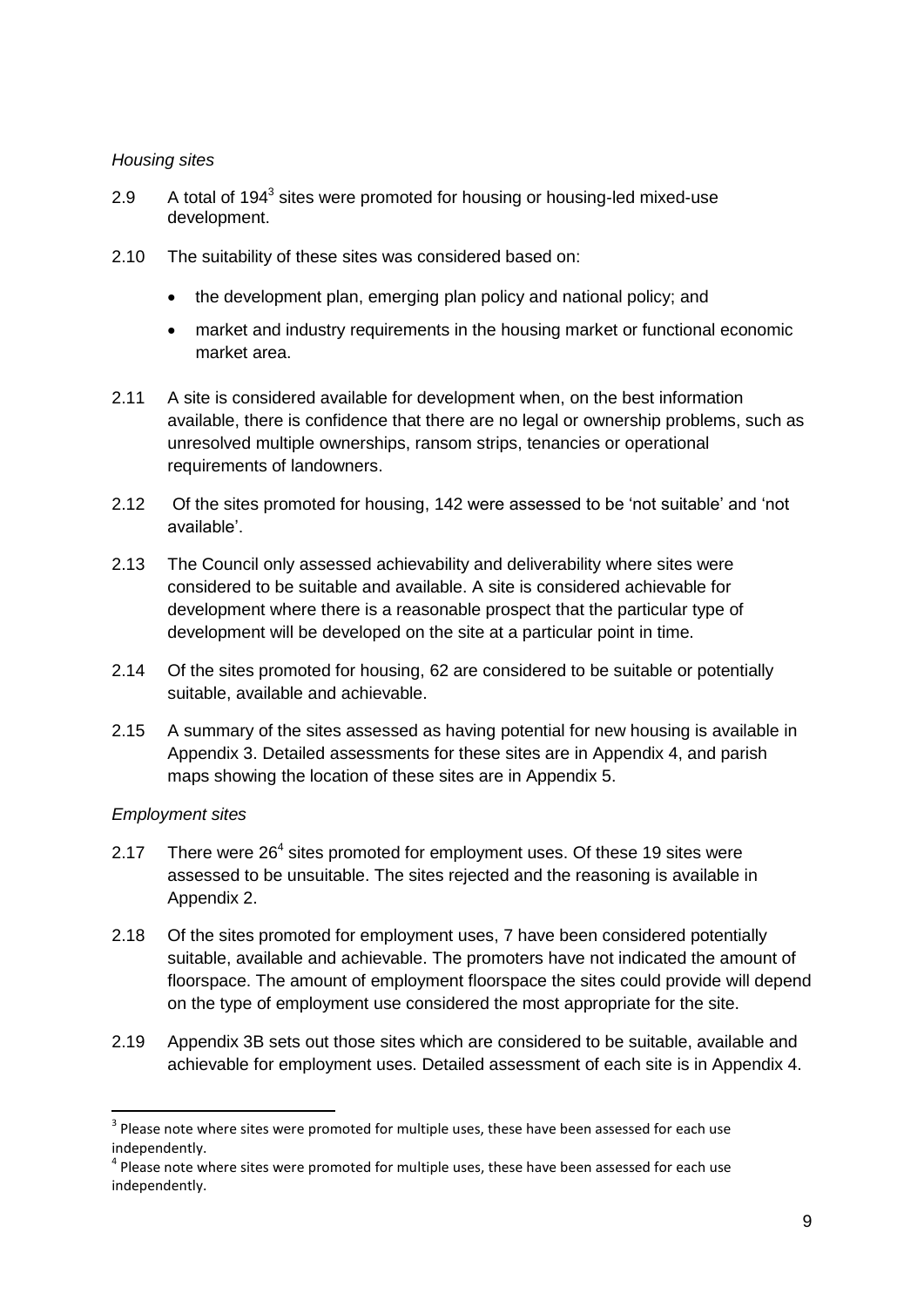#### *Mixed use sites*

- 2.20 There were 21<sup>5</sup> sites promoted for mixed uses. Of these 15 sites were considered to be unsuitable for development. These sites have been rejected as housing has been assessed as unsuitable development for the site; therefore their potential for economic development as part of that development has also been rejected. The sites rejected and the reasoning is available in Appendix 2.
- 2.21 A total of 6 sites have been assessed as suitable for housing-led mixed-use development. These are set out in Appendix 3C, and detailed assessments of each site are in Appendix 4.

#### *Development potential*

**.** 

- 2.22 The development potential for each site has been established. Where the promoters suggested a proposed yield, the Council has used this figure unless it appears to be unreasonably high or low, in which case an adjustment was considered. For sites where the promoter has not provided an estimated yield, the Council has made an estimate for the site, based on a formula of 30 dwellings per hectare and an 80% developable area (unless additional constraints are known). This information, along with suitability, availability and achievability information, was used to assess the timescales for delivery of each site. Information regarding timescales for individual sites is available in the site summary tables in Appendix 3A.
- 2.23 The assessment of those sites remaining after the sieving exercise, which are considered to be deliverable or developable, concluded those sites may potentially deliver 7,917 new homes. Table 2 sets out the parishes where these sites are located, their estimated yield and an indicative timescale for delivery.

|                    |                        |         |          | <b>Timescales for delivery</b> |                |
|--------------------|------------------------|---------|----------|--------------------------------|----------------|
| <b>Parish</b>      | <b>Potential yield</b> | $1 - 5$ | 6 – 10   | $11 - 15$                      | $16+$          |
|                    |                        | vears   | vears    | vears                          | vears          |
| Apuldram           | 200                    | 100     | 100      | 0                              | 0              |
| <b>Birdham</b>     | 262                    | 131     | 131      | 0                              | 0              |
| <b>Bosham</b>      | 215                    | 107     | 108      | 0                              | $\overline{0}$ |
| <b>Boxgrove</b>    | 115                    | 57      | 58       | 0                              | 0              |
| Chichester         | 91                     | 91      | 0        | 0                              | 0              |
| Chidham &          | 565                    | 274     | 144      | 147                            | 0              |
| <b>Hambrook</b>    |                        |         |          |                                |                |
| Earnley            | 250                    | 0       | 250      | 0                              | 0              |
| East Wittering &   | 1213                   | 192     | 521      | 500                            | 0              |
| <b>Bracklesham</b> |                        |         |          |                                |                |
| Fishbourne         | 291                    | 291     | $\Omega$ | 0                              | 0              |
| Hunston            | 176                    | 6       | 170      | 0                              | $\mathbf 0$    |
| Loxwood            | 109                    | 49      | 60       | 0                              | $\overline{0}$ |
| North Mundham      | 375                    | 187     | 188      | 0                              | $\overline{0}$ |
| Oving              | 500                    | 0       | 250      | 250                            | 0              |

| Table 2: The number of potential net new homes and timescales for delivery, by parish |  |  |  |  |  |
|---------------------------------------------------------------------------------------|--|--|--|--|--|
|---------------------------------------------------------------------------------------|--|--|--|--|--|

<sup>&</sup>lt;sup>5</sup> Please note where sites were promoted for multiple uses, these have been assessed for each use independently.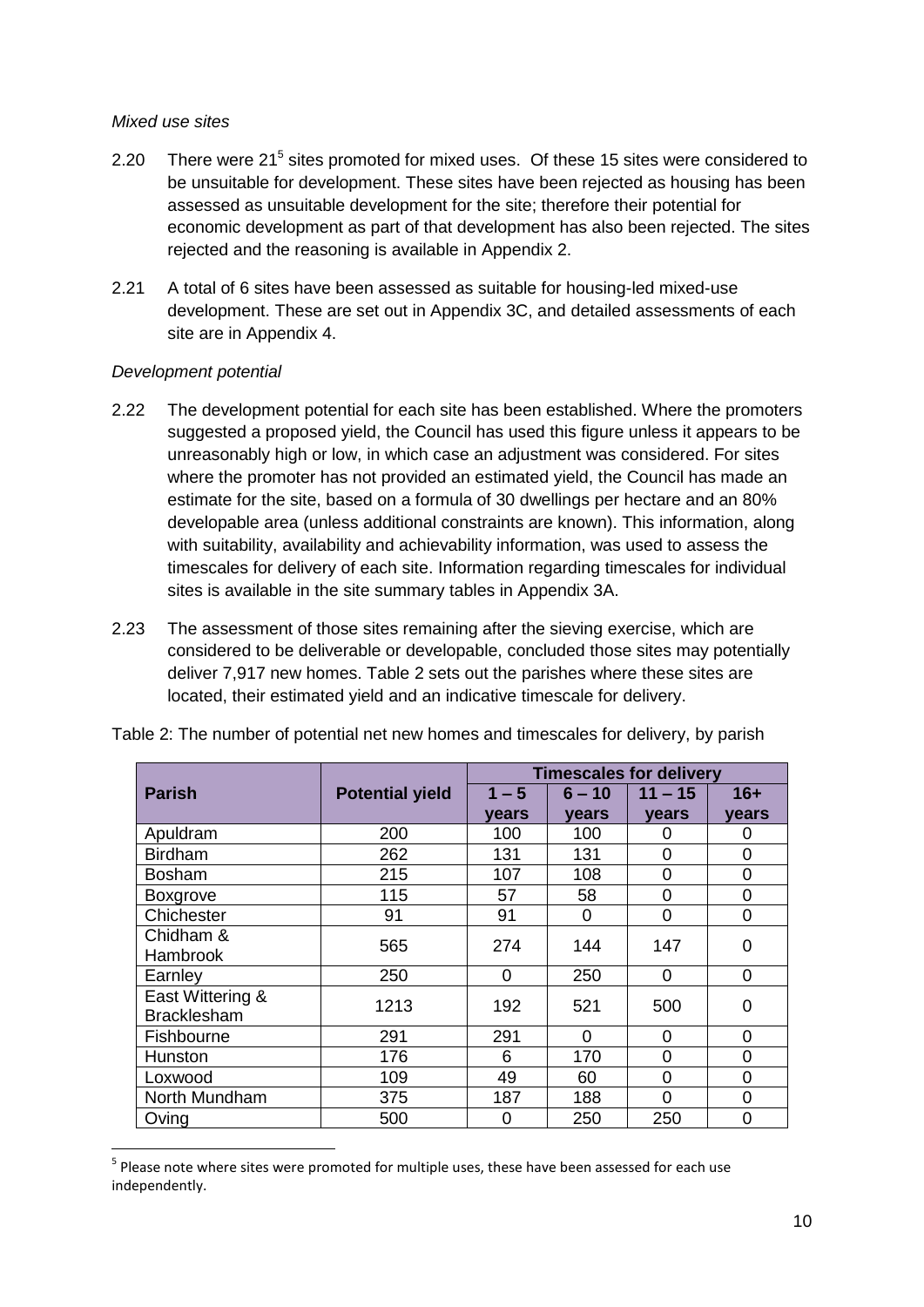| Selsey                 | 250  | 250  |      |      |      |
|------------------------|------|------|------|------|------|
| Southbourne            | 2950 | 442  | 888  | 620  | 1000 |
| West Wittering         | 244  | 244  |      |      |      |
| Westhampnett           | 91   | 63   | 28   |      |      |
| Wisborough Green<br>20 |      | 20   |      |      |      |
| Total                  | 7917 | 2504 | 2896 | 1517 | 1000 |

#### **Stage 3: Windfall assessment**

- 2.24 Paragraph 48 of the NPPF enables local planning authorities to make an allowance for windfall sites in their five-year supply if they have compelling evidence that such sites have consistently become available in the area, and will continue to provide a reliable source of supply. Such an allowance should be realistic, having regard to the SHLAA, historic delivery rates and expected future trends, and should not include residential gardens.
- 2.25 The projected annual delivery of housing on small windfall sites reflects the adopted Local Plan housing provision figures which assume delivery of an average of 48 net dwellings per year. This figure is based on historic trends for small site completions (excluding residential gardens in accordance with the NPPF), over the past 10 years. The exact numbers have fluctuated from year to year, but with no clear trend suggesting that small site completions are either increasing or reducing. It is considered justifiable to project forward on the basis of these past average figures.
- 2.26 The windfall allowance will be for the whole Plan period, excluding the first three years to avoid double counting with existing planning permissions. The estimated contribution from small windfall sites over the Plan period is 816 new homes.

#### **Stage 4: Assessment Review**

2.27 Once the sites and broad locations had been assessed, the development potential of all sites was collated to produce an indicative trajectory setting out how much housing could potentially be provided at each point in the Plan period  $(1 - 5$  years, 6 – 10 years, 11- 15 years and beyond the Plan period). The indicative trajectory is set out in Table 3 and includes information on the capacity of HELAA sites considered to be suitable, available and achievable, and windfall assumptions (based on an average of 48 dwellings per year).

| <b>Time period</b>    | <b>Estimated number of dwellings</b> |                  |              |  |
|-----------------------|--------------------------------------|------------------|--------------|--|
|                       | <b>HELAA sites</b>                   | <b>Windfalls</b> | <b>Total</b> |  |
| $2016 - 2021$         | 2504                                 | $96*$            | 2600         |  |
| $2021 - 2026$         | 2896                                 | 240              | 3136         |  |
| $2026 - 2031$         | 1517                                 | 240              | 1757         |  |
| $2031 - 2036$<br>1000 |                                      | 240              | 1240         |  |
| <b>Total Supply</b>   | 7917                                 | 816              | 8733         |  |

Table 3: Indicative trajectory

\* Please note that windfalls are only included from 2019/2020 onwards to avoid double counting with existing small site permissions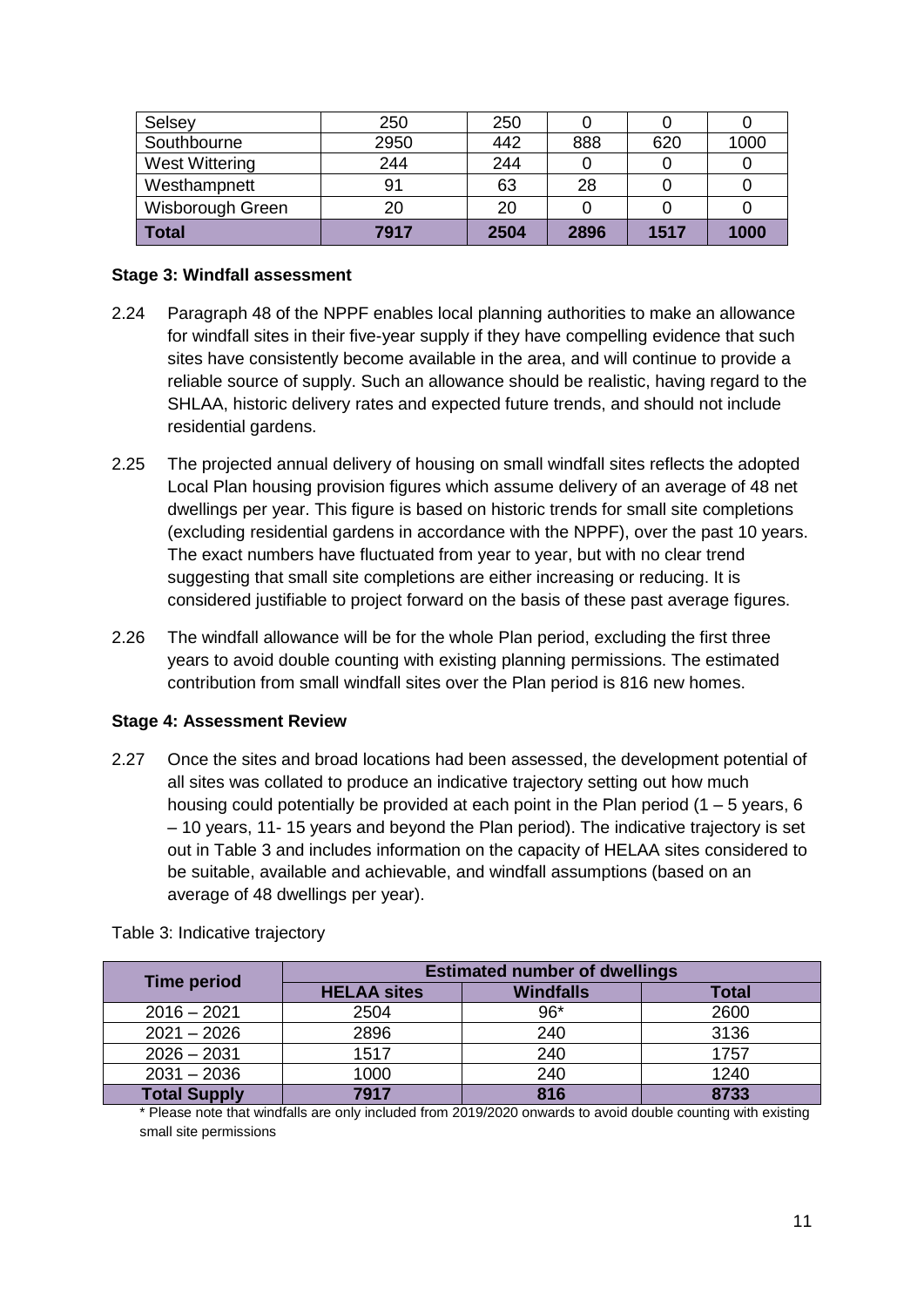#### **Stage 5: Final evidence base**

#### *Data outputs*

- 2.28 This HELAA includes:
	- Parish maps showing the location of sites deemed potentially suitable, available and achievable, sites rejected, sites allocated in development plans, and sites with extant planning permission or under construction;
	- A list of all sites considered but rejected, with reasons given for why sites have been discounted;
	- A list, in parish order, of all sites considered to be realistic candidates for development, with details of their potential yield and when they could be developed;
	- A detailed assessment of those sites considered to be realistic candidates for development in terms of suitability, availability and achievability, including the types and quantities of development that may be delivered on each site and estimate of build out rates; and
	- An indicative trajectory of anticipated development and consideration of associated risks (including any identified windfall sites).

#### *Monitoring*

2.29 The NPPG indicates the assessment of sites should be kept up-to-date as part of the annual monitoring process.

#### *Review*

- 2.30 The HELAA will be regularly reviewed and published. It will be necessary to undertake a full review of sites when future development plans are reviewed.
- 2.31 The Council will continue to accept new sites for the HELAA. Potential sites received since 3 August 2017 will be kept on file until the next review.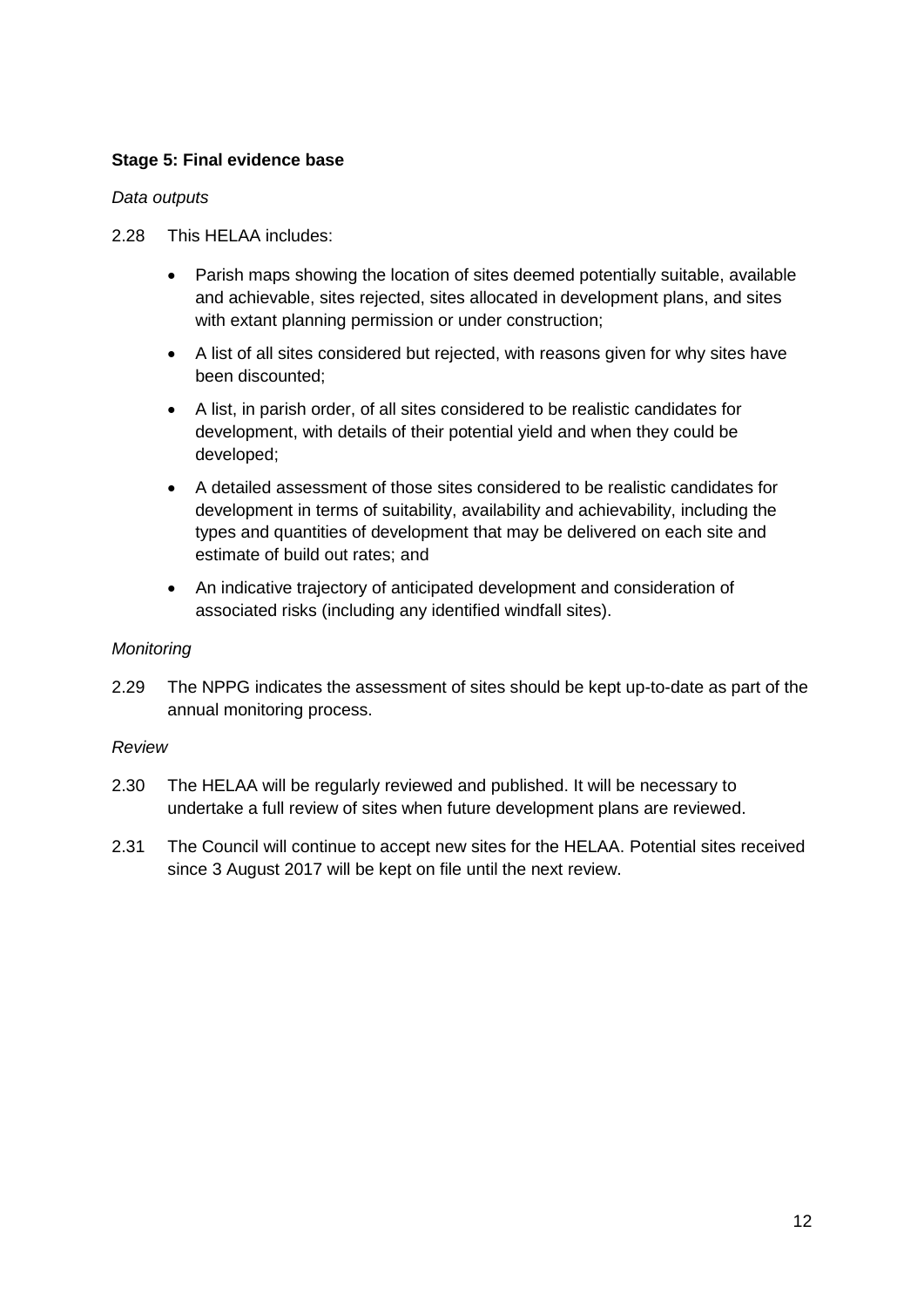# **Glossary**

| <b>Term</b>                                   | <b>Acronym</b> | <b>Definition</b>                                                                                                                                                                                                                                                                                                                                                                                                                                                                                                                                                                                                           |
|-----------------------------------------------|----------------|-----------------------------------------------------------------------------------------------------------------------------------------------------------------------------------------------------------------------------------------------------------------------------------------------------------------------------------------------------------------------------------------------------------------------------------------------------------------------------------------------------------------------------------------------------------------------------------------------------------------------------|
| <b>Ancient Woodland</b>                       |                | An area that has been wooded continuously since at<br>least 1600AD.                                                                                                                                                                                                                                                                                                                                                                                                                                                                                                                                                         |
| Areas of Outstanding<br><b>Natural Beauty</b> | <b>AONB</b>    | Areas of high scenic quality that have statutory<br>protection in order to conserve and enhance the<br>natural beauty of their landscapes. Natural England<br>has a statutory power to designate land as AONB<br>under the Countryside and Rights of Way Act 2000.<br>Chichester Harbour AONB is located within the Local<br>Plan Area.                                                                                                                                                                                                                                                                                     |
| <b>Brownfield</b>                             |                | See previously developed land.                                                                                                                                                                                                                                                                                                                                                                                                                                                                                                                                                                                              |
| Constraints                                   |                | Factors which limit or restrict the ability to develop a<br>site. In some instances constraints will prevent<br>development, whilst in others they might limit or<br>influence the type, form or capacity of a site.                                                                                                                                                                                                                                                                                                                                                                                                        |
| Deliverable                                   |                | To be considered deliverable, sites should be available<br>now, offer a suitable location for development now,<br>and be achievable with a realistic prospect that<br>housing will be delivered on the site within five years<br>and in particular that development of the site is viable.<br>Sites with planning permission should be considered<br>deliverable until permission expires, unless there is<br>clear evidence that schemes will not be implemented<br>within five years, for example they will not be viable,<br>there is no longer a demand for the type of units or<br>sites have long term phasing plans. |
| Density                                       |                | For residential development, the number of dwellings<br>per net residential area, normally measured by<br>dwellings per hectare (dph). For commercial<br>development, density is often calculated as a 'plot<br>ratio' expressing the amount of built floorspace as a<br>percentage of the total site area.                                                                                                                                                                                                                                                                                                                 |
| Developable                                   |                | To be considered developable, sites should be in a<br>suitable location for development and there should be<br>a reasonable prospect that the site is available and<br>could be viably developed at the point envisaged.                                                                                                                                                                                                                                                                                                                                                                                                    |
| Development Plan                              |                | A document setting out the local planning authority's<br>policies and proposals for the development and use of<br>land and buildings in the authority's area. This<br>includes adopted Local Plans and other 'Development<br>Plan Documents (DPDs), made neighbourhood plans,<br>and is defined in Section 38 of the Planning and<br>Compulsory Purchase Act 2004.                                                                                                                                                                                                                                                          |
| Economic<br>development                       |                | Development, including those within the B Use<br>Classes, public and community uses and main town<br>centre uses (but excluding housing development).                                                                                                                                                                                                                                                                                                                                                                                                                                                                       |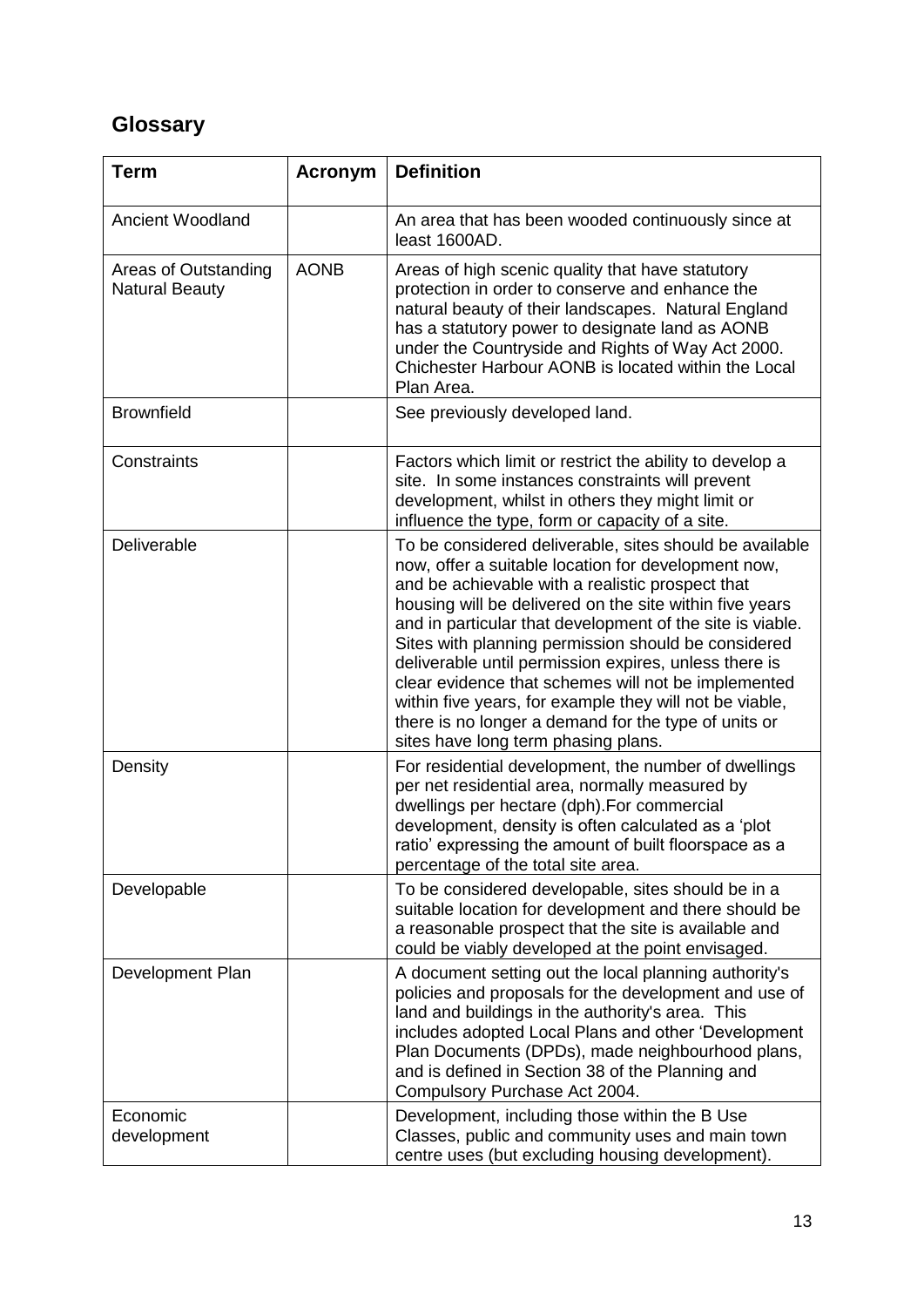| <b>Employment Land</b><br><b>Review</b>                           | <b>ELR</b>   | A background study understanding land and property<br>markets and the type of interventions that might be<br>required to bring employment land forward alongside<br>new housing growth. These are a key tool in<br>identifying and securing business land to meet market<br>needs and to meet growth and regeneration policy<br>objectives. |
|-------------------------------------------------------------------|--------------|---------------------------------------------------------------------------------------------------------------------------------------------------------------------------------------------------------------------------------------------------------------------------------------------------------------------------------------------|
| <b>Flood Zones</b>                                                |              | Flood Zones refer to the probability of river and sea<br>flooding, ignoring the presence of defences.                                                                                                                                                                                                                                       |
| Flood Zone 1                                                      |              | Land having a less than 1 in 1,000 annual probability<br>of river or sea flooding.                                                                                                                                                                                                                                                          |
| Flood Zone 2<br>(medium probability)                              |              | Zone comprises land assessed as having between a 1<br>in 100 and 1 in 1,000 annual probability of river<br>flooding $(1\% - 0.1\%)$ , or between a 1 in 200 and 1 in<br>1,000 annual probability of sea flooding (0.5% - 0.1%)<br>in any year.                                                                                              |
| Flood Zone 3a<br>(high probability)                               |              | Zone comprises land as having a 1 in 100 or greater<br>annual probability of river flooding (>1%), ora 1 in 200<br>or greater annual probability of sea flooding (>0.5%) in<br>any year.                                                                                                                                                    |
| Flood Zone 3b<br>(the functional<br>floodplain)                   |              | This zone comprises land where water has to flow or<br>be stored in times of flood.                                                                                                                                                                                                                                                         |
| Goodwood<br>Aerodrome<br>Safeguarding                             |              | Aerodrome safeguarding maps are published by the<br>Civil Aviation Authority. The Local Authority has to<br>consult the CAA on planning applications or planning<br>allocations / plans in that area.                                                                                                                                       |
| Greenfield                                                        |              | Land (or a defined site) usually farmland that has not<br>previously been developed.                                                                                                                                                                                                                                                        |
| Historic parks and<br>gardens                                     |              | A park or garden of special historic value and have<br>been included on the national Register of Parks and<br>Gardens of special interest in England based on an<br>assessment by Historic England.                                                                                                                                         |
| Housing and<br><b>Economic Land</b><br>Availability<br>Assessment | <b>HELAA</b> | An assessment of land availability which identifies a<br>future supply of land which is suitable, available and<br>achievable for housing and economic development<br>uses over the plan period.                                                                                                                                            |
| <b>Housing Land Supply</b>                                        | <b>HLS</b>   | For planning purposes, this is the five year housing<br>land supply. This relates to the number of dwellings<br>considered capable of being delivered within a five-<br>year time framework (as set out in the housing<br>trajectory), when compared to the housing<br>requirement.                                                         |
| Local Green Space                                                 |              | Protected green areas which are of particular<br>importance to local communities and designated in<br>Local or Neighbourhood Plans and comply with the<br>requirements of the NPPF.                                                                                                                                                         |
| Neighbourhood Plan                                                | <b>NP</b>    | A plan prepared by a Parish Council or Neighbourhood<br>Forum for a particular Neighbourhood Area (made<br>under the Planning and Compulsory Purchase Act                                                                                                                                                                                   |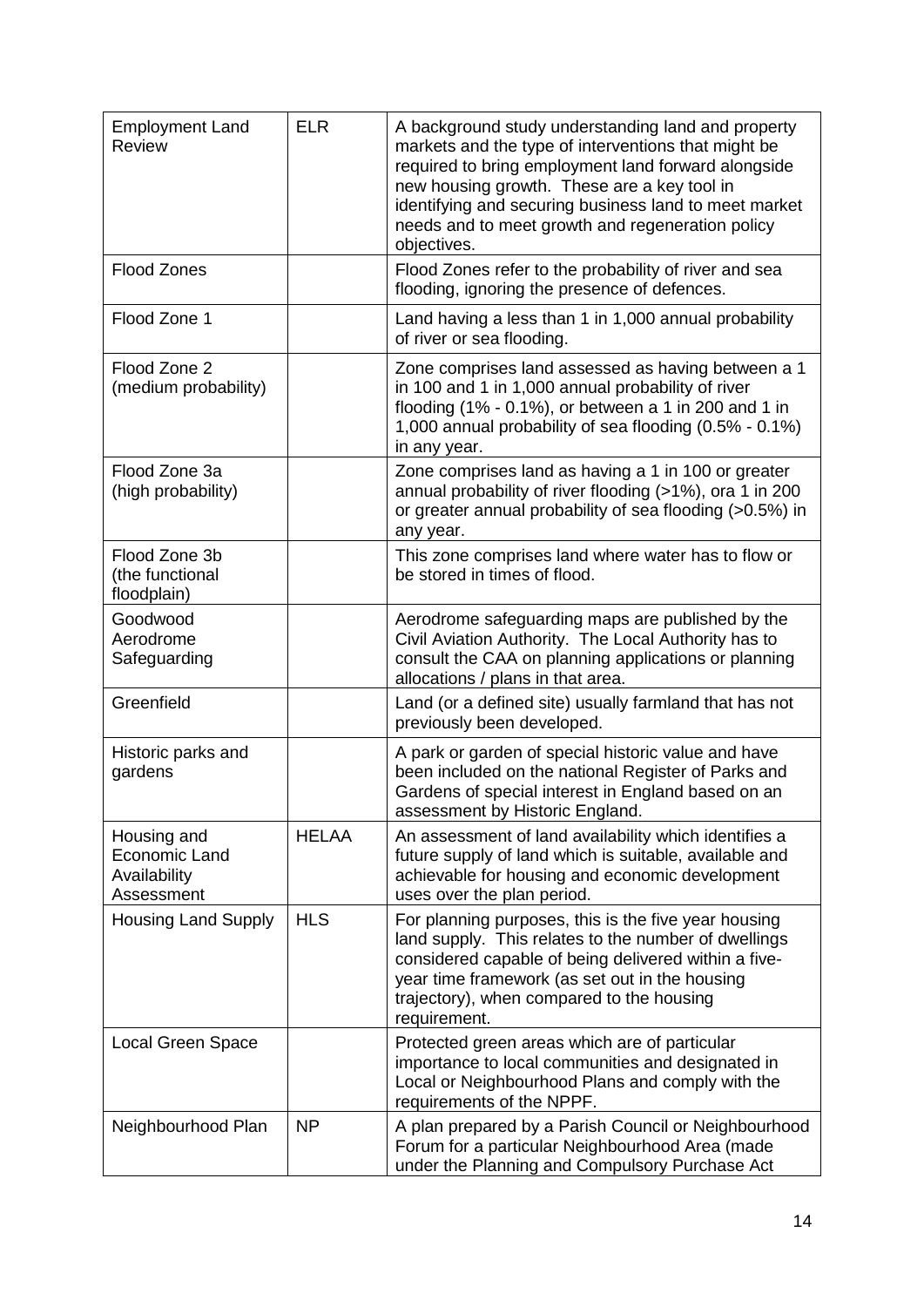|                                                      |             | 2004).                                                                                                                                                                                                                                                                                                                                                                                                                                                                                                                                                                                                                                                                                                                                                                                                                                                                                 |
|------------------------------------------------------|-------------|----------------------------------------------------------------------------------------------------------------------------------------------------------------------------------------------------------------------------------------------------------------------------------------------------------------------------------------------------------------------------------------------------------------------------------------------------------------------------------------------------------------------------------------------------------------------------------------------------------------------------------------------------------------------------------------------------------------------------------------------------------------------------------------------------------------------------------------------------------------------------------------|
| <b>National Planning</b><br><b>Policy Framework</b>  | <b>NPPF</b> | A document setting out the Government's planning<br>policies for England and how these are expected to be<br>applied.                                                                                                                                                                                                                                                                                                                                                                                                                                                                                                                                                                                                                                                                                                                                                                  |
| <b>National Planning</b><br><b>Practice Guidance</b> | <b>NPPG</b> | NPPG is a web based resource which contains<br>guidance to supplement the NPPF. It was first<br>published March 2014, and is regularly updated.                                                                                                                                                                                                                                                                                                                                                                                                                                                                                                                                                                                                                                                                                                                                        |
| <b>Previously Developed</b><br>Land (Brownfield)     | <b>PDL</b>  | Land which is or was occupied by a permanent<br>structure, including the curtilage of the developed land<br>(although it should not be assumed that the whole of<br>the curtilage should be developed) and any associated<br>Previously Developed Land (PDL) fixed surface<br>infrastructure. This excludes: land that is or has been<br>occupied by agricultural or forestry buildings; land that<br>has been developed for minerals extraction or waste<br>disposal by landfill purposes where provision for<br>restoration has been made through development<br>control procedures; land in built-up areas such as<br>private residential gardens, parks, recreation grounds<br>and allotments; and land that was previously<br>developed but where the remains of the permanent<br>structure or fixed surface structure have blended into<br>the landscape in the process of time. |
| <b>Ramsar Site</b>                                   |             | Wetlands of international importance, designated<br>under the 1971 Ramsar Convention.                                                                                                                                                                                                                                                                                                                                                                                                                                                                                                                                                                                                                                                                                                                                                                                                  |
| <b>Scheduled Ancient</b><br>Monument                 | <b>SAM</b>  | A nationally important archaeological site included in<br>the Schedule of Ancient Monuments maintained by the<br>Secretary of State under the Ancient Monuments and<br>Archaeological Areas Act 1979.                                                                                                                                                                                                                                                                                                                                                                                                                                                                                                                                                                                                                                                                                  |
| Settlement boundary                                  |             | These are defined around settlements and their<br>purpose is to prevent settlements from sprawling.<br>Generally development proposals will be considered<br>more favourably within the Built -Up areas.                                                                                                                                                                                                                                                                                                                                                                                                                                                                                                                                                                                                                                                                               |
| Site of Nature<br>Conservation<br>Importance         | <b>SNCI</b> | A non-statutory designation made by West Sussex<br>County Council. Their special characteristics mean<br>they are high priority sites and their maintenance is<br>important.                                                                                                                                                                                                                                                                                                                                                                                                                                                                                                                                                                                                                                                                                                           |
| Site of Special<br><b>Scientific Interest</b>        | <b>SSSI</b> | Areas of special interest by reason of their flora, fauna,<br>geological or physiological features. Sites designated<br>by Natural England under the Wildlife and Countryside<br>Act 1981.                                                                                                                                                                                                                                                                                                                                                                                                                                                                                                                                                                                                                                                                                             |
| <b>South Downs</b><br><b>National Park</b>           | <b>SDNP</b> | The SDNP was designated by Natural England with<br>the two purposes of conserving and enhancing its<br>natural beauty and promoting opportunities for<br>enjoyment and public understanding of the Park.<br>National Parks are nationally important precious<br>landscapes whose distinctive character and natural<br>beauty are so outstanding that it is in the nation's<br>interest to safeguard them. Together with AONBs they<br>enjoy the highest level of protection through the<br>planning system. The SDNP Authority also has a duty                                                                                                                                                                                                                                                                                                                                         |